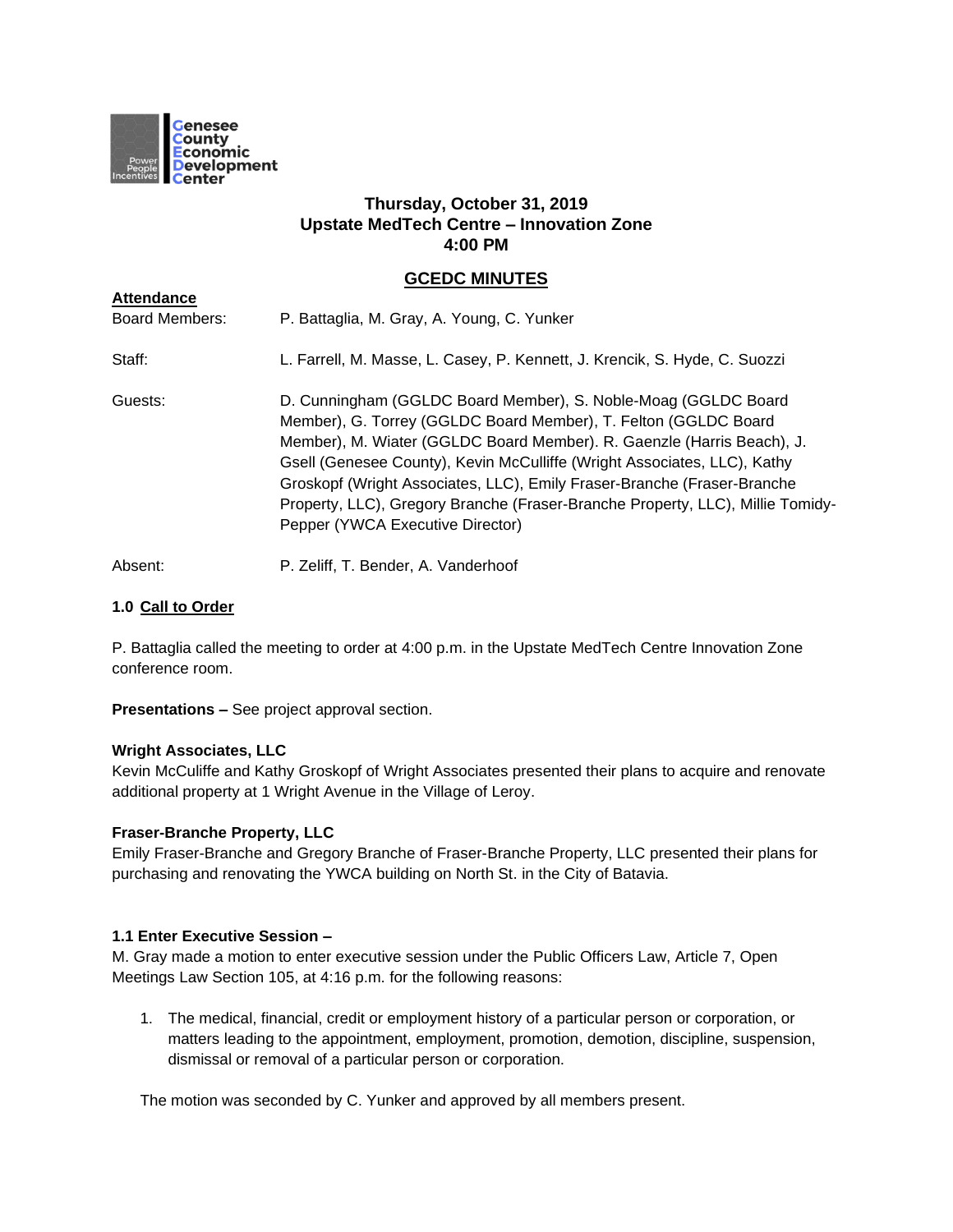## **1.2 Enter Public Session –**

C. Yunker made a motion to enter back into public session at 4:37 p.m., seconded by A. Young and approved by all members present.

### **2.0 Chairman's Report & Activities –**

#### **2.1 Upcoming Meetings:**

**Next Scheduled Board Meeting: Thursday, December 5th at 4:00 p.m.** Audit & Finance Committee Meeting: Tuesday, December 3rd at 8:30 a.m. STAMP Committee Meeting: Tuesday, December 3rd at 10:30 a.m.

**2.2 Agenda Additions / Deletions / Other Business -** A. Young made a motion to add Freightliner mortgage tax exemption increase to the agenda under the Report of Management; the motion was seconded by C. Yunker and approved by all Board members.

### **2.3 Minutes: October 3, 2019**

**A. Young made a motion to approve the October 3, 2019 minutes as presented; the motion was seconded by C. Yunker. Roll call resulted as follows:**

|                        | P. Battaglia - Yes (Video Conference) | C. Yunker - | Yes    |
|------------------------|---------------------------------------|-------------|--------|
| T. Bender -            | Absent                                | P. Zeliff - | Absent |
| A. Young -             | Yes.                                  | M. Gray -   | Yes    |
| A. Vanderhoof - Absent |                                       |             |        |

**The item was approved as presented.**

**2.4 2020 Draft Meeting Schedule-** The 2020 Draft Meeting Schedule has been provided to all members. Calendar invites to all meetings will follow.

#### **3.0 Report of Management**

**3.1 Wright Associates, LLC – Final Resolution** – Wright Associates is seeking to acquire property at 1 Wright Ave, including an existing 139,000 sf facility, in LeRoy, NY. The company currently operates a 207,000 sf facility at 3 Wright Ave in LeRoy, NY. The company plans to expand its product lines and distribution markets in Western NY and the Finger Lakes region. The 1 Wright Ave project will undertake substantial renovations to the property, including the installation of a new roof, update the electrical system, improvements to drainage system, repair and repaving the driveway and parking lot, installation of fiber optic cable, updates to HVAC systems, installation of a fire and security system, installation of spray foam in exterior walls and steel siding, and other necessary improvements. These planned improvements are estimated at \$2M. The total project capital investment is \$8.9M.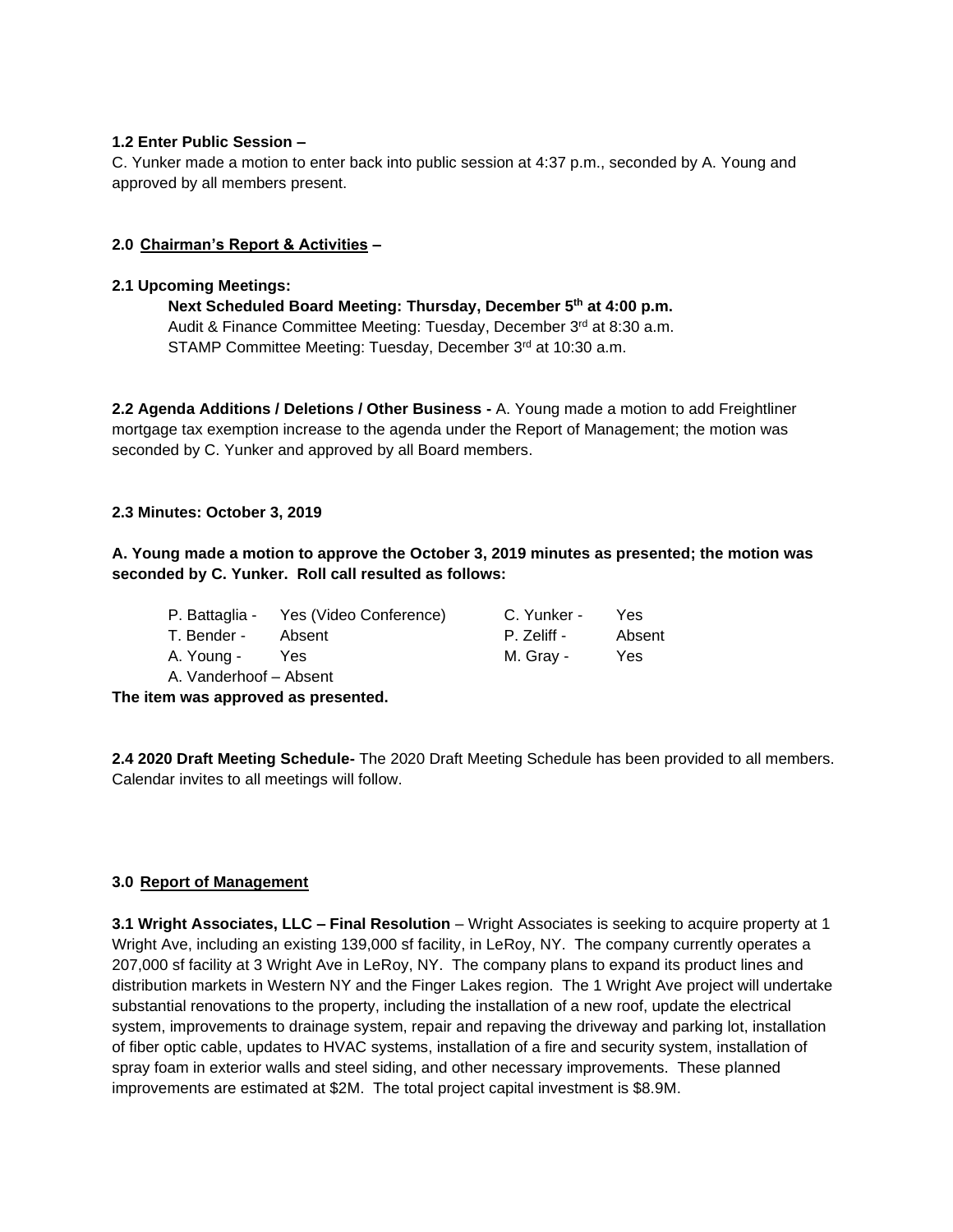The company currently employs 360 full-time equivalents across multiple locations in NY and is pledging to create an additional 150 full-time equivalents that would be new to Genesee County. The GCEDC is seeking to assist the project with a sales tax exemption valued at \$254,210, mortgage tax exemption valued at \$70,000 and property tax abatement for the incremental increase in assessed value using a traditional 60% PILOT schedule valued at \$499,452.

Resolution No. 10/2019-04

RESOLUTION OF THE GENESEE COUNTY INDUSTRIAL DEVELOPMENT AGENCY D/B/A GENESEE COUNTY ECONOMIC DEVELOPMENT CENTER (THE "AGENCY") (i) ACKNOWLEDGING THE PUBLIC HEARING HELD BY THE AGENCY ON OCTOBER 29, 2019, WITH RESPECT TO THE WRIGHT ASSOCIATES LLC (THE "COMPANY") PROJECT (THE "PROJECT"); (ii) MAKING A DETERMINATION WITH RESPECT TO THE PROJECT PURSUANT TO SEQRA; (iii) APPOINTING THE COMPANY AS AGENT OF THE AGENCY; (iv) AUTHORIZING FINANCIAL ASSISTANCE TO THE COMPANY IN THE FORM OF (A) A SALES AND USE TAX EXEMPTION FOR PURCHASES AND RENTALS RELATED TO THE ACQUISITION, CONSTRUCTION, RECONSTRUCTION, RENOVATION AND EQUIPPING OF THE PROJECT, (B) A REAL PROPERTY TAX ABATEMENT STRUCTURED THROUGH A TAX AGREEMENT, AND (C) A MORTGAGE RECORDING TAX EXEMPTION AS PERMITTED BY NEW YORK STATE LAW; AND (v) AUTHORIZING THE NEGOTIATION, EXECUTION AND DELIVERY OF A PROJECT AGREEMENT, LEASE AGREEMENT, LEASEBACK AGREEMENT, TAX AGREEMENT, MORTGAGE AND RELATED DOCUMENTS WITH RESPECT TO THE PROJECT.

**M. Gray made a motion to approve resolution #10/2019-04, authorizing incentives as presented; the motion was seconded by A. Young. Roll call resulted as follows:**

| P. Battaglia -         | Yes (Video Conference) | C. Yunker - | Yes    |
|------------------------|------------------------|-------------|--------|
| T. Bender -            | Absent                 | P. Zeliff - | Absent |
| A. Young -             | Yes.                   | M. Grav -   | Yes    |
| A. Vanderhoof – Absent |                        |             |        |

**The item was approved as presented.**

**3.2 Yancey's Fancy – Final Resolution–** In an effort to assist in funding the increase in costs based upon bid openings for the Corfu WWTF expansion project, Yancey's Fancy has requested that their current PILOT on their facility at the Buffalo East Tech Park be extended for an additional 10 years with a corresponding extension of the existing Infrastructure Agreement between Genesee County, the Town of Pembroke and the Pembroke Central School District. The ten year PILOT extension schedule is valued at approximately \$1,890,000 and will be used to fund the wastewater treatment facility expansion through a PILOT Increment Financing Model with the consent of the three taxing jurisdictions (Genesee County, Pembroke Central School District, and Town of Pembroke).

Resolution No. 10/2019 - 05

RESOLUTION OF THE GENESEE COUNTY INDUSTRIAL DEVELOPMENT AGENCY D/B/A GENESEE COUNTY ECONOMIC DEVELOPMENT CENTER (THE "AGENCY") (i) ACKNOWLEDGING THE PUBLIC HEARING HELD BY THE AGENCY ON OCTOBER 23, 2019, WITH RESPECT TO A CERTAIN PROJECT FOR THE BENEFIT OF YANCEY'S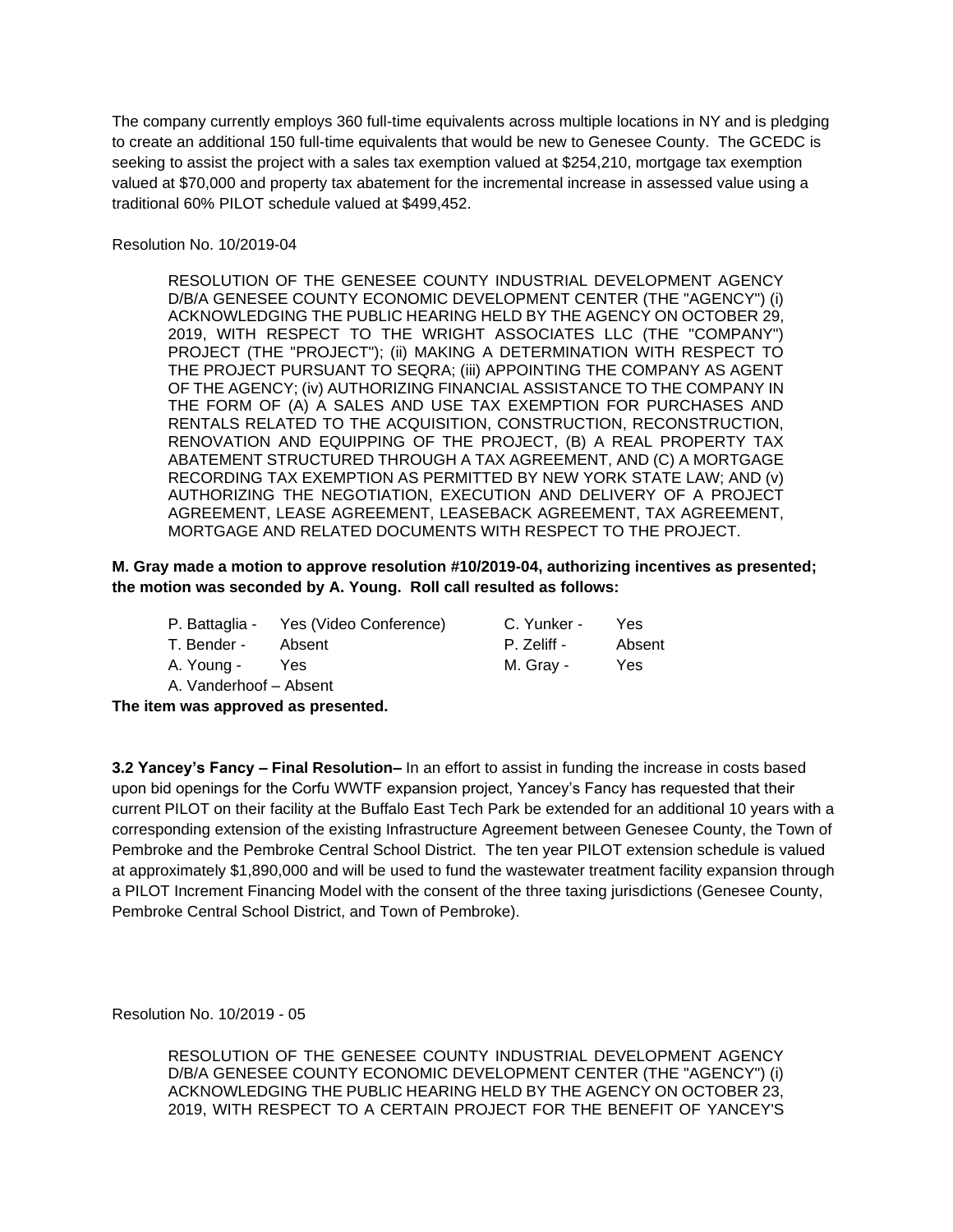FANCY, INC. (THE "COMPANY"); (ii) AUTHORIZING FINANCIAL ASSISTANCE TO THE COMPANY IN THE FORM OF A REAL PROPERTY TAX ABATEMENT FOR AN ADDITIONAL PERIOD OF TEN (10) YEARS; AND (iii) AUTHORIZING THE NEGOTIATION, EXECUTION AND DELIVERY OF AMENDMENTS OR RESTATEMENTS TO THE EXISTING 2014 LEASE AGREEMENT, LEASEBACK AGREEMENT AND TAX AGREEMENT BY AND BETWEEN THE AGENCY AND THE COMPANY; AND (iv) THE EXECUTED OF RELATED DOCUMENTS

**C. Yunker made a motion to approve resolution #10/2019-05, authorizing incentives as presented; the motion was seconded by M. Gray. Roll call resulted as follows:**

|                        | P. Battaglia - Yes (Video Conference) | C. Yunker - | Yes    |
|------------------------|---------------------------------------|-------------|--------|
| T. Bender -            | Absent                                | P. Zeliff - | Absent |
| A. Young -             | Yes.                                  | M. Gray -   | Yes    |
| A. Vanderhoof - Absent |                                       |             |        |

**The item was approved as presented.**

**3.3 Fraser – Branche Property, LLC Initial Resolution–** Fraser-Branche Property, LLC is seeking to purchase and renovate the YWCA building on North St. in the City of Batavia. The company will renovate approximately 67% of the 13,000 sf facility, including new HVAC, plumbing and electrical improvements, and a complete remodel of the existing, underutilized space for an expansion of their medical practice's pediatric care. The company will lease back the remainder of the facility to the YWCA and two other existing tenants.

The company is currently leasing space on Ellicott St in the City of Batavia and will move once the North St. location is ready. The company currently employs 5 full-time equivalents and is pledging to create an additional 1.5 FTE's.

The total project capital investment is \$1.4M, including \$1.0M of related construction costs.

The project will be part of the Batavia Pathway to Prosperity (BP2) model.

GCEDC is seeking to assist the project with sales tax exemption valued at \$50,105, mortgage tax exemption valued at \$12,653 and property tax abatement for the incremental increase in assessed value using the BP2 Model 67% fixed PILOT schedule valued at \$42,761.

Note: The property is a tax-exempt property and will be placed on the taxable side of the tax rolls at its base valuation upon acquisition. The PILOT will be for only the incremental increase in assessed value based on the purchase amount and the proposed improvements.

Resolution No. 10/2019 - 06

RESOLUTION OF THE GENESEE COUNTY INDUSTRIAL DEVELOPMENT AGENCY D/B/A GENESEE COUNTY ECONOMIC DEVELOPMENT CENTER (THE "AGENCY") (i) ACCEPTING AN APPLICATION OF FRASER-BRANCHE PROPERTY, LLC WITH RESPECT TO A CERTAIN PROJECT, THE "PROJECT"), (ii) AUTHORIZING A PUBLIC HEARING WITH RESPECT TO THE PROJECT, AND (iii) DESCRIBING THE FORMS OF FINANCIAL ASSISTANCE BEING CONTEMPLATED BY THE AGENCY WITH RESPECT TO THE PROJECT.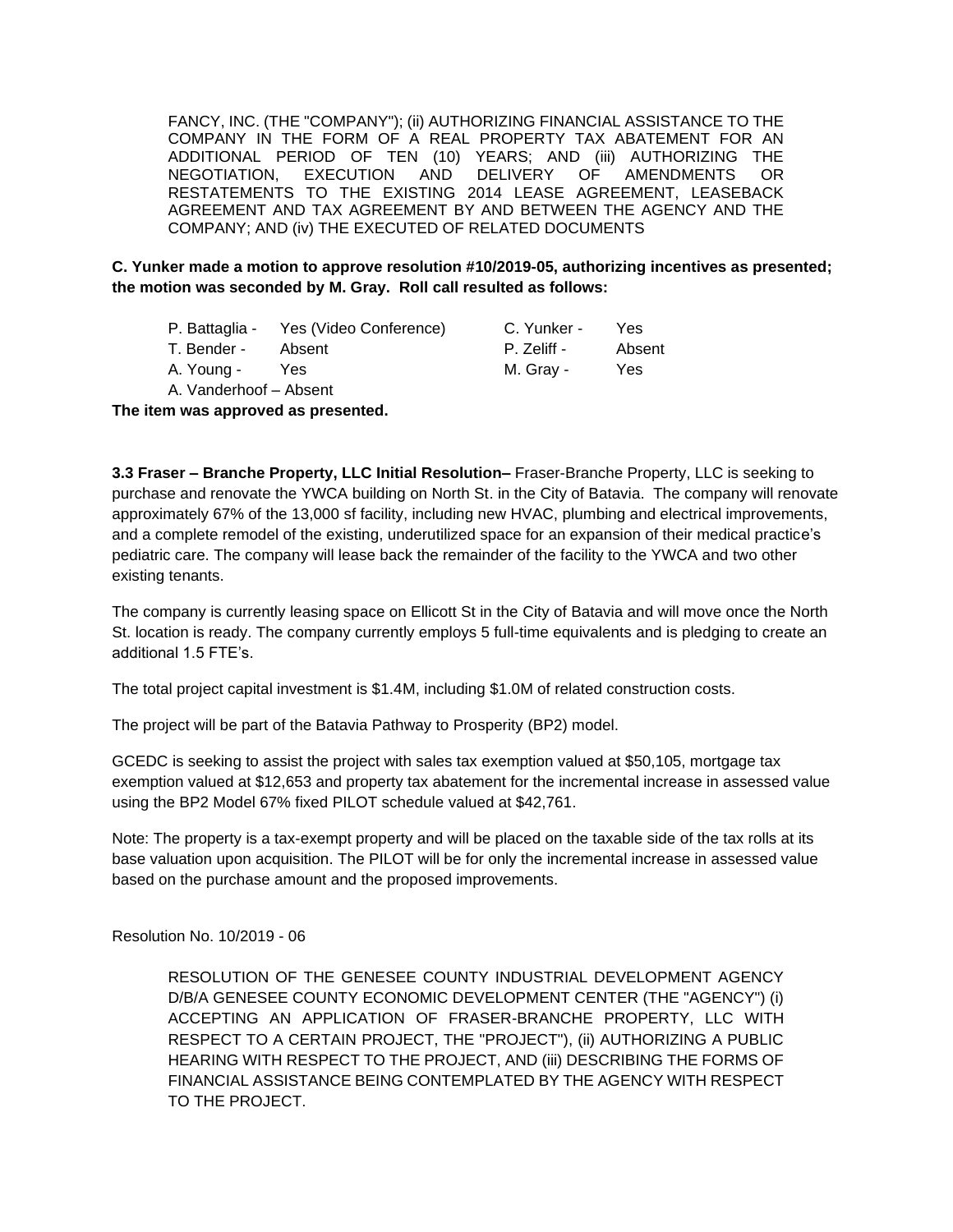**C. Yunker made a motion to approve an initial resolution #10/2019-06, authorizing the scheduling of a public hearing; the motion was seconded by A. Young. Roll call resulted as follows:**

P. Battaglia - Yes (Video Conference) C. Yunker - Yes T. Bender - Absent **P. Zeliff - Absent** 

A. Young - Yes M. Gray - Yes

A. Vanderhoof – Absent

**The item was approved as presented.**

**3.4 Wendt Propane – Final Resolution –** Ken Wendt's Propane is building a 9,600 sq. ft. facility at the corner of Route 19 and North Rd. in the Town of LeRoy. The company will be expanding its propane service to local residential, commercial, industrial and agricultural customers. The total capital investment is \$1.3M and pledges to create 4 full time equivalent jobs. GCEDC is seeking to assist with a sales tax exemption valued at \$51,200, a mortgage tax exemption valued at \$9,000 and a property tax abatement valued at \$65,767 (with a traditional 60% PILOT schedule).

Resolution No. 10/2019-07

RESOLUTION OF THE GENESEE COUNTY INDUSTRIAL DEVELOPMENT AGENCY D/B/A GENESEE COUNTY ECONOMIC DEVELOPMENT CENTER (THE "AGENCY") (i) ACKNOWLEDGING THE PUBLIC HEARING HELD BY THE AGENCY ON AUGUST 27, 2019, WITH RESPECT TO THE KEN WENDT'S PROPANE GAS SERVICE, INC. (THE "COMPANY") PROJECT (THE "PROJECT"); (ii) MAKING A DETERMINATION WITH RESPECT TO THE PROJECT PURSUANT TO SEQRA; (iii) APPOINTING THE COMPANY AS AGENT OF THE AGENCY; (iv) AUTHORIZING FINANCIAL ASSISTANCE TO THE COMPANY IN THE FORM OF (A) A SALES AND USE TAX EXEMPTION FOR PURCHASES AND RENTALS RELATED TO THE ACQUISITION, CONSTRUCTION, RECONSTRUCTION, RENOVATION AND EQUIPPING OF THE PROJECT, (B) A REAL PROPERTY TAX ABATEMENT STRUCTURED THROUGH A TAX AGREEMENT, AND (C) A MORTGAGE RECORDING TAX EXEMPTION AS PERMITTED BY NEW YORK STATE LAW; AND (v) AUTHORIZING THE NEGOTIATION, EXECUTION AND DELIVERY OF A PROJECT AGREEMENT, LEASE AGREEMENT, LEASEBACK AGREEMENT, TAX AGREEMENT, MORTGAGE AND RELATED DOCUMENTS WITH RESPECT TO THE PROJECT.

**C. Yunker made a motion to approve resolution #10/2019-07, authorizing incentives as presented; the motion was seconded by M. Gray. Roll call resulted as follows:**

|                        | P. Battaglia - Yes (Video Conference) | C. Yunker - | Yes    |
|------------------------|---------------------------------------|-------------|--------|
| T. Bender -            | Absent                                | P. Zeliff - | Absent |
| A. Young -             | Yes.                                  | M. Grav -   | Yes    |
| A. Vanderhoof - Absent |                                       |             |        |

**The item was approved as presented.**

**3.5 Freightliner –** M. Masse asked the Board to approve increasing the mortgage tax exemption for Freightliner based on the increase of their mortgage amount from \$3.5M to \$4M. R. Gaenzle noted that a resolution was not needed to increase the mortgage tax exemption amount.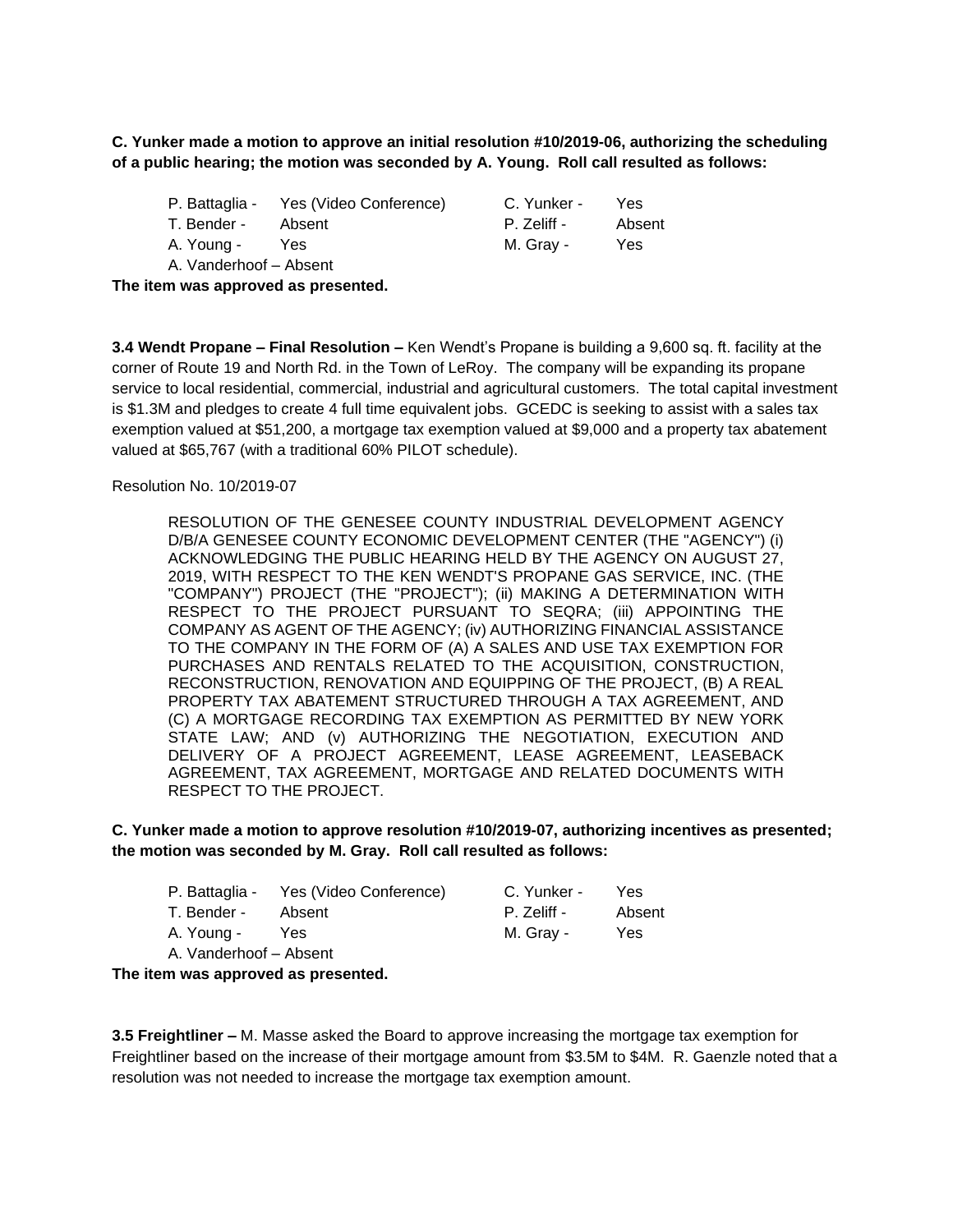**M. Gray made a motion to approve an increase of incentives as presented; the motion was seconded by A. Young. Roll call resulted as follows:** 

| P. Battaglia - | Yes (Video Conference) | C. Yunker - | Yes.   |
|----------------|------------------------|-------------|--------|
| T. Bender -    | Absent                 | P. Zeliff - | Absent |

A. Young - Yes M. Gray - Yes

A. Vanderhoof – Absent

**The item was approved as presented.**

# **4.0 Audit & Finance Committee**

**4.1 September 2019 Financial Statements –** The following comments were made by L. Farrell:

- Normal operating activity.
- Funds in the Restricted Imprest Account decreased as STAMP expenditures were made in September.
- Accrued expenses increased due to the NYS retirement monthly allocation that will be paid at the end of the year.
- The Graham project closed in September.
- Expenses for operating: Most line items that have been consistently over budget are now coming in line with the annual budgeted figures.

This was recommended for approval by the Committee.

**M. Gray made a motion to approve the September 2019 Financial Statements as presented; the motion was seconded by A. Young. Roll call resulted as follows:**

- P. Battaglia Yes (Video Conference) C. Yunker Yes
- T. Bender Absent **P. Zeliff Absent**
- A. Young Yes M. Gray Yes
- A. Vanderhoof Absent

**The item was approved as presented.**

**4.2 Auditor Selection –** L. Farrell obtained an engagement letter from Mostert, Manzenaro & Scott, LLC per the Committee's recommendation at the October 1, 2019 meeting. David Brownell with Mostert, Manzanero & Scott, LLC has been the engagement partner on the GCEDC's audit for the last two years.

The Committee had previously discussed that as long as there is not a significant increase in fees, the GCEDC will continue to use this firm for 2019 services. L. Farrell reported that 2017 and 2018 auditing fees were \$9,50. For 2019, fees will be \$10,000, which is a 5% increase from last year.

This was recommended for approval by the Committee.

**M. Gray made a motion to use Mostert, Manzenaro & Scott, LLC for 2019 auditing services; the motion was seconded by A. Young. Roll call resulted as follows:**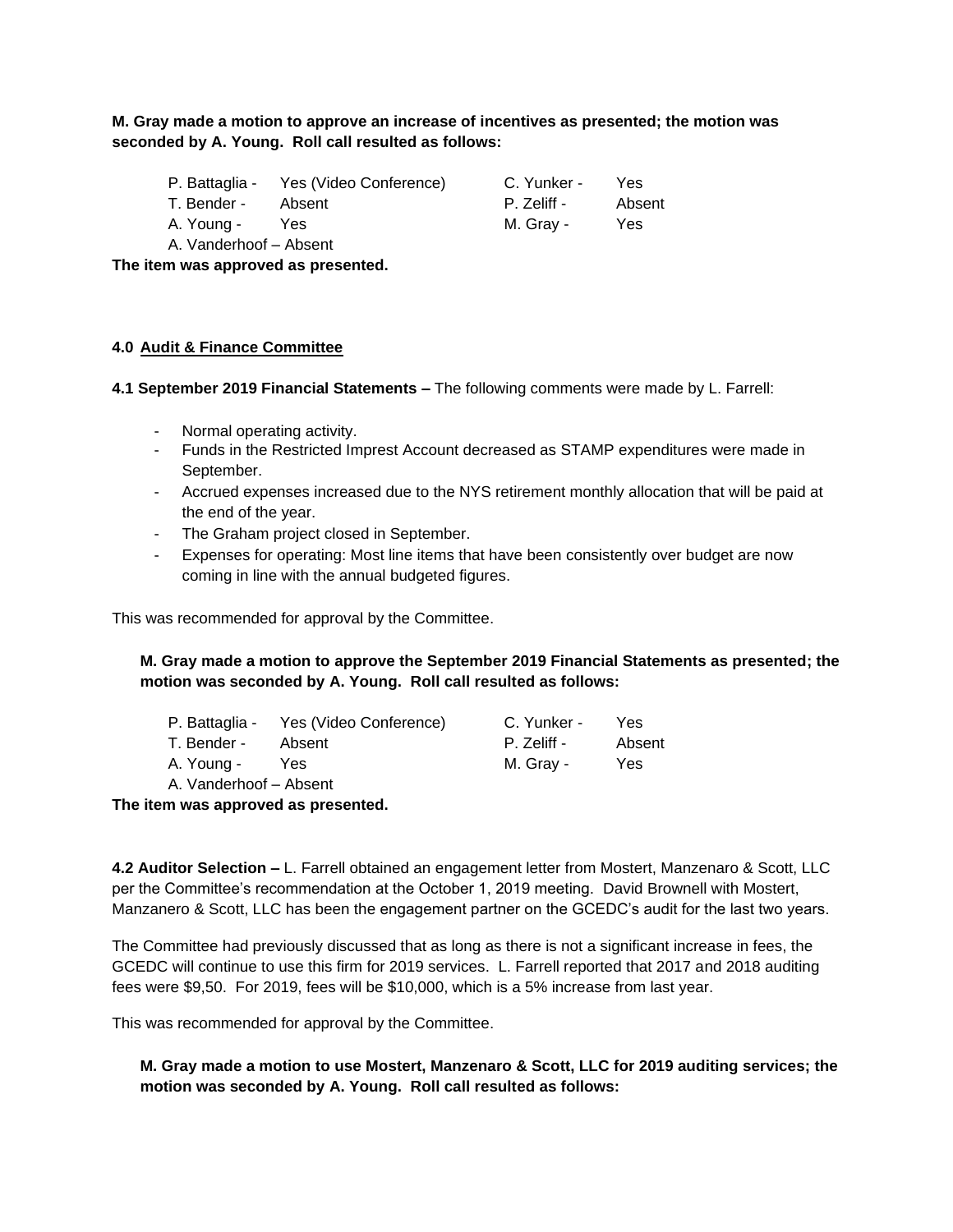|                        | P. Battaglia - Yes (Video Conference) | C. Yunker - | Yes    |
|------------------------|---------------------------------------|-------------|--------|
| T. Bender -            | Absent                                | P. Zeliff - | Absent |
| A. Young -             | Yes.                                  | M. Gray -   | Yes    |
| A. Vanderhoof - Absent |                                       |             |        |

**The item was approved as presented.**

**4.3 Sewer Supply Agreement –** The GGLDC/GCEDC has been working with the Town of Pembroke for three years on an expansion of the Corfu WWTF that serves the Town of Pembroke sewer district #1 which includes the Buffalo East Tech Park (BETP). The GGLDC/GCEDC would like to enter into an agreement with the Town of Pembroke to commit funding to the project in exchange for reserved capacity at the expanded plant of 75,000 gpd for current and future tenants at the BETP. The GCEDC would like to commit the cash on hand in the restricted BETP account on 9/30/2019 of \$15,822 plus any interest earned through the date of the expenditures.

This was recommended for approval by the Committee.

**M. Gray made a motion to authorization the signing of the Sewer Supply Agreement and commit funds to the expansion project; the motion was seconded by A. Young. Roll call resulted as follows:**

|                        | P. Battaglia - Yes (Video Conference) | C. Yunker - | Yes.   |
|------------------------|---------------------------------------|-------------|--------|
| T. Bender -            | Absent                                | P. Zeliff - | Absent |
| A. Young -             | Yes                                   | M. Grav -   | Yes    |
| A. Vanderhoof - Absent |                                       |             |        |

**The item was approved as presented.**

**4.4 Corfu WWTF Expansion Construction Contract -** The GCEDC opened bids for the WWTF expansion on September 5, 2019. Clark Patterson Lee has prepared a bid tabulation summary and a recommendation letter that is included in the Board packet. Clark Patterson Lee recommends the GCEDC Board approve "Accepting the bid received from STC Construction for a Base Bid amount of \$4,861,000 and authorizing Change Order No. 1 with a deduct amount of \$500,000, contingent upon concurrence of award by the Genesee Gateway Local Development Corp (GGLDC) and the Town of Pembroke." Clark Patterson Lee also recommends "Accepting the bid received from Concord Electric for a Base Bid amount of \$393,000, contingent upon concurrence of the award by the GGLDC and the Town of Pembroke."

Fund commitment is limited to the balance of the funds on hand in the restricted BETP account on 9/30/2019 of \$15,822 plus any interest earned through the date of the expenditures.

This was recommended for approval by the Committee.

**M. Gray made a motion to approve the Corfu WWTF Expansion Construction Contracts as presented; the motion was seconded by A. Young. Roll call resulted as follows:**

|             | P. Battaglia - Yes (Video Conference) | C. Yunker - | Yes    |
|-------------|---------------------------------------|-------------|--------|
| T. Bender - | Absent                                | P. Zeliff - | Absent |
| - A. Young  | Yes                                   | M. Grav -   | Yes    |